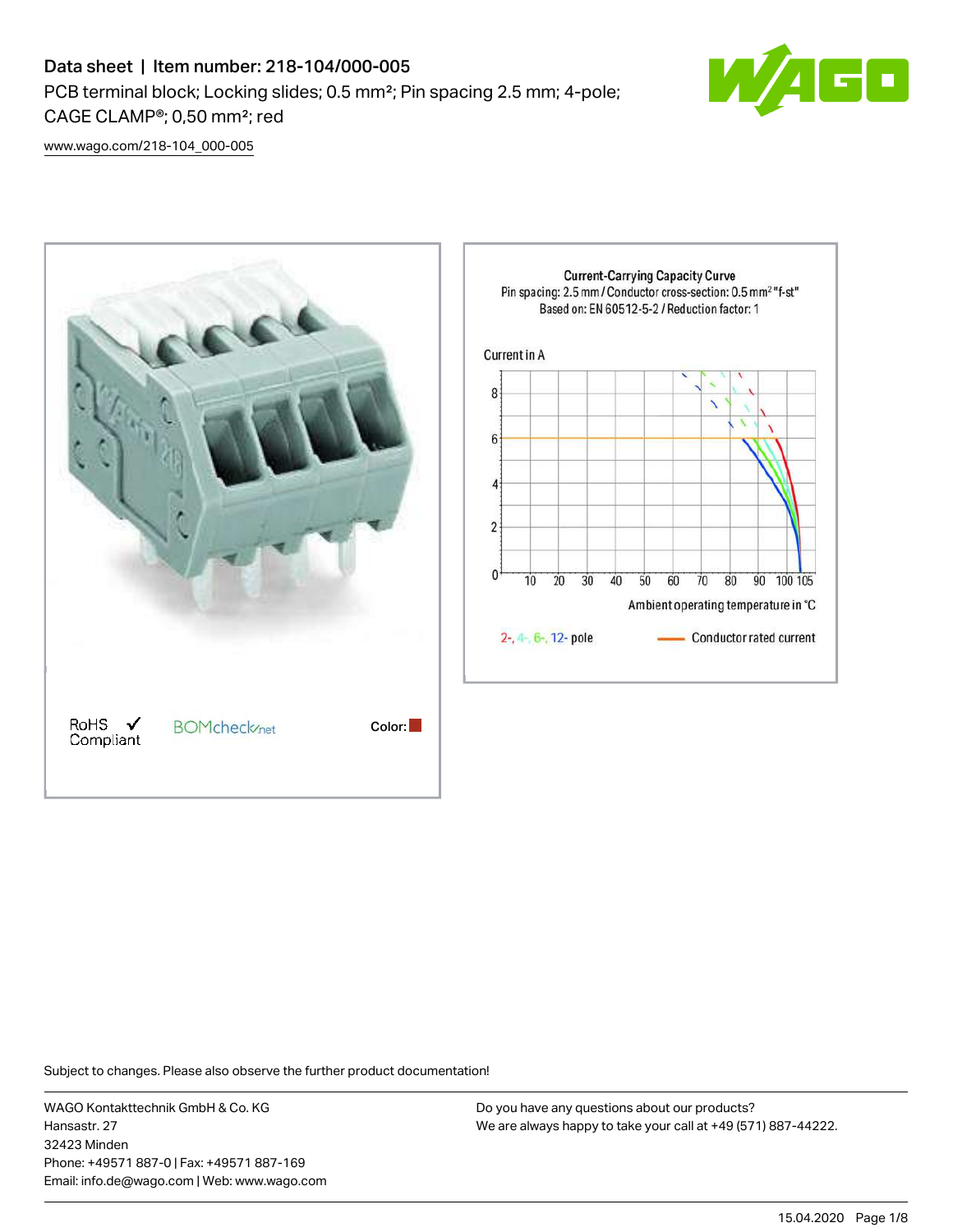



### Item description

- П Terminal strips are just 8.1 mm tall and feature an innovative, locking slide-actuated CAGE CLAMP®
- $\blacksquare$ Several clamping units can be held open simultaneously
- П Easily terminate stranded conductors in

tight spaces (e.g., bus connectors)

# Data Electrical data

# Ratings per IEC/EN 60664-1

| Ratings per                     | IEC/EN 60664-1 |
|---------------------------------|----------------|
| Rated voltage (III / 3)         | 80 V           |
| Rated impulse voltage (III / 3) | $2.5$ kV       |
| Rated voltage (III / 2)         | 160 V          |
| Rated impulse voltage (III / 2) | $2.5$ kV       |
| Rated voltage (II / 2)          | 320 V          |
| Rated impulse voltage (II / 2)  | $2.5$ kV       |
| Rated current                   | 6A             |

Subject to changes. Please also observe the further product documentation!

WAGO Kontakttechnik GmbH & Co. KG Hansastr. 27 32423 Minden Phone: +49571 887-0 | Fax: +49571 887-169 Email: info.de@wago.com | Web: www.wago.com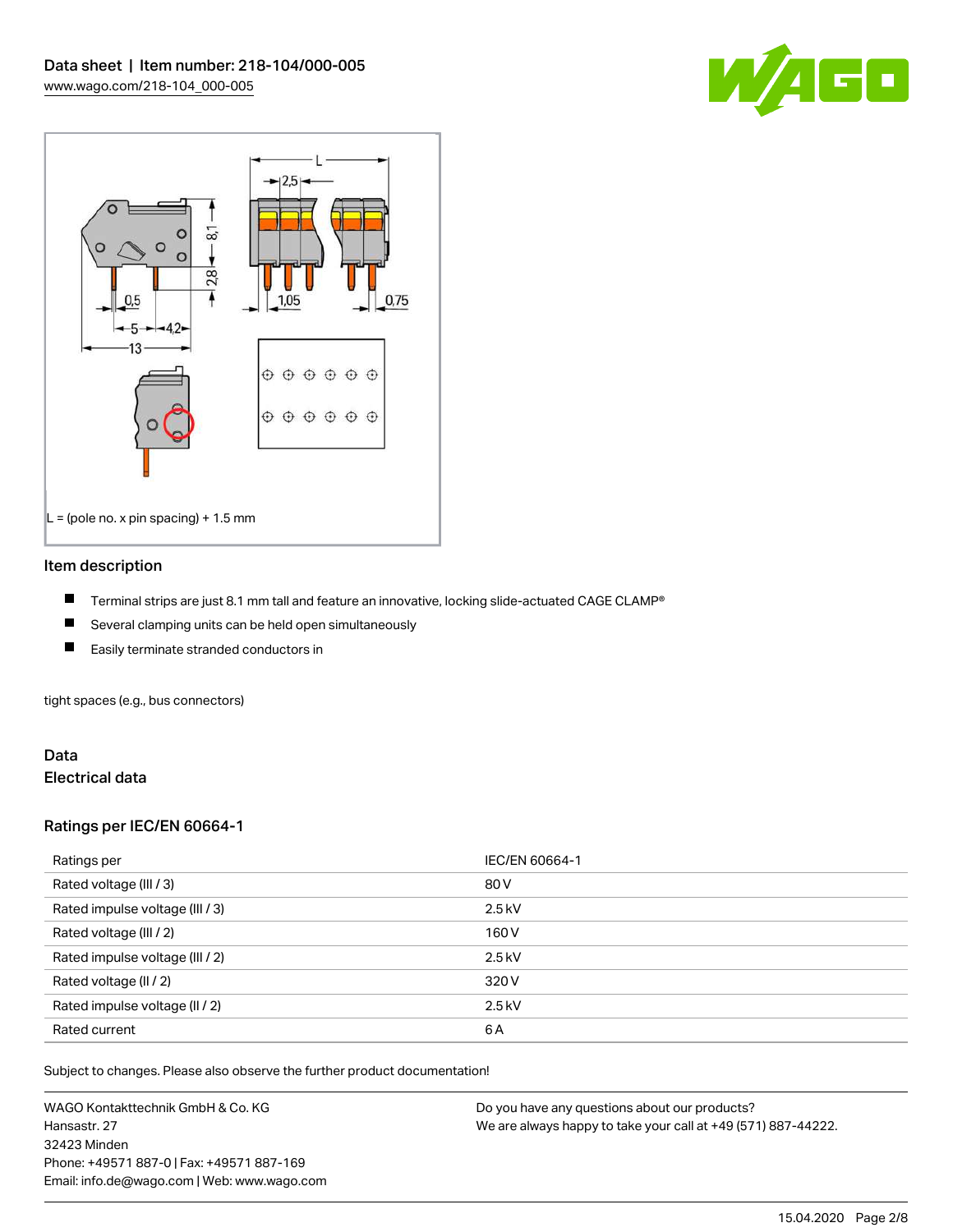

Legend (ratings) (III / 2) ≙ Overvoltage category III / Pollution degree 2

# Approvals per UL 1059

| Rated voltage UL (Use Group B) | 150 V   |
|--------------------------------|---------|
| Rated current UL (Use Group B) |         |
| Approvals per                  | UL 1059 |

# Approvals per CSA

| Rated voltage CSA (Use Group B) | 150 V |
|---------------------------------|-------|
| Rated current CSA (Use Group B) |       |

# Connection data

| Connection technology                                       | CAGE CLAMP®                                                              |
|-------------------------------------------------------------|--------------------------------------------------------------------------|
| Actuation type                                              | Slider                                                                   |
| Solid conductor                                             | $0.080.5$ mm <sup>2</sup> / 28  20 AWG                                   |
| Fine-stranded conductor                                     | $0.080.5$ mm <sup>2</sup> / 28  20 AWG                                   |
| Fine-stranded conductor with ferrule with plastic collar    | $0.25$ mm <sup>2</sup>                                                   |
| Fine-stranded conductor with ferrule without plastic collar | $0.25$ mm <sup>2</sup>                                                   |
| Strip length                                                | $56$ mm $/ 0.20.24$ inch                                                 |
| Conductor entry angle to the PCB                            | $40^{\circ}$                                                             |
| No. of poles                                                | 4                                                                        |
| Total number of connection points                           | 4                                                                        |
| Total number of potentials                                  | 4                                                                        |
| Number of connection types                                  | 1                                                                        |
| Number of levels                                            | 1                                                                        |
| Note (conductor cross-section)                              | Terminating 0.75 mm <sup>2</sup> /18 AWG conductors is possible; however |
|                                                             | insulation diameter allows only every other clamping unit to be          |
|                                                             | terminated with this conductor size.                                     |

# Geometrical Data

| Pin spacing             | 2,5 mm / 0.098 inch  |
|-------------------------|----------------------|
| Width                   | 11,5 mm / 0.453 inch |
| Height                  | 10,9 mm / 0.429 inch |
| Height from the surface | 8,1 mm / 0.319 inch  |
| Depth                   | 13 mm / 0.512 inch   |
| Solder pin length       | $2.8$ mm             |
| Solder pin dimensions   | $0.5 \times 0.75$ mm |

Subject to changes. Please also observe the further product documentation!

WAGO Kontakttechnik GmbH & Co. KG Hansastr. 27 32423 Minden Phone: +49571 887-0 | Fax: +49571 887-169 Email: info.de@wago.com | Web: www.wago.com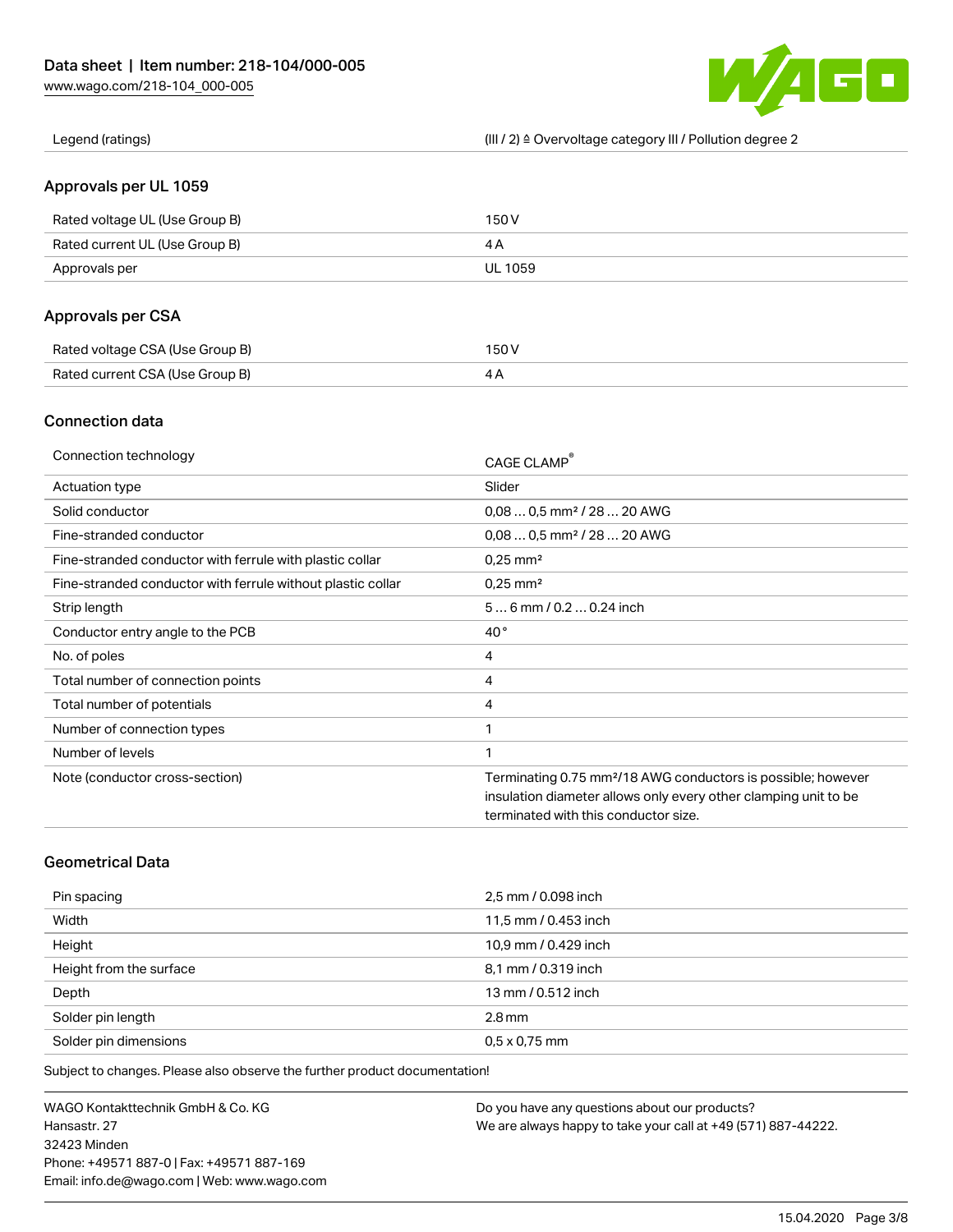Phone: +49571 887-0 | Fax: +49571 887-169 Email: info.de@wago.com | Web: www.wago.com



|                              |                                                                            | - - -                                                                                                          |                     |  |  |
|------------------------------|----------------------------------------------------------------------------|----------------------------------------------------------------------------------------------------------------|---------------------|--|--|
|                              | Drilled hole diameter (tolerance)                                          | $1,1$ <sup>(+0,1)</sup> mm                                                                                     |                     |  |  |
| <b>PCB</b> contact           |                                                                            |                                                                                                                |                     |  |  |
| PCB contact                  |                                                                            | <b>THT</b>                                                                                                     |                     |  |  |
|                              | Solder pin arrangement                                                     | over the entire terminal strip (in-line)                                                                       |                     |  |  |
|                              | Number of solder pins per potential                                        | 2                                                                                                              |                     |  |  |
| <b>Material Data</b>         |                                                                            |                                                                                                                |                     |  |  |
| Color                        |                                                                            | red                                                                                                            |                     |  |  |
| Material group               |                                                                            | $\overline{\phantom{a}}$                                                                                       |                     |  |  |
| Insulating material          |                                                                            | Polyamide 66 (PA 66)                                                                                           |                     |  |  |
|                              | Flammability class per UL94                                                | V <sub>0</sub>                                                                                                 |                     |  |  |
|                              | Clamping spring material                                                   | Chrome nickel spring steel (CrNi)                                                                              |                     |  |  |
| Contact material             |                                                                            | Electrolytic copper ( $E_{Cl}$ )                                                                               |                     |  |  |
| Contact plating              |                                                                            | tin-plated                                                                                                     |                     |  |  |
| Fire load                    |                                                                            | 0.019 MJ                                                                                                       |                     |  |  |
| Weight                       | 1.4 <sub>g</sub>                                                           |                                                                                                                |                     |  |  |
|                              | <b>Environmental Requirements</b>                                          |                                                                                                                |                     |  |  |
| Limit temperature range      |                                                                            | $-60+105$ °C                                                                                                   |                     |  |  |
| <b>Commercial data</b>       |                                                                            |                                                                                                                |                     |  |  |
| Packaging type               |                                                                            | <b>BOX</b>                                                                                                     |                     |  |  |
| <b>GTIN</b>                  |                                                                            | 4044918877626                                                                                                  |                     |  |  |
|                              | <b>Approvals / Certificates</b>                                            |                                                                                                                |                     |  |  |
|                              | <b>Country specific Approvals</b>                                          |                                                                                                                |                     |  |  |
| Logo                         | Approval                                                                   | <b>Additional Approval Text</b>                                                                                | Certificate<br>name |  |  |
|                              | <b>CSA</b>                                                                 | C22.2 No. 158                                                                                                  | 1565656             |  |  |
|                              | DEKRA Certification B.V.                                                   |                                                                                                                |                     |  |  |
| <b>UL-Approvals</b>          |                                                                            |                                                                                                                |                     |  |  |
| Logo                         | Approval                                                                   | <b>Additional Approval Text</b>                                                                                | Certificate<br>name |  |  |
|                              | Subject to changes. Please also observe the further product documentation! |                                                                                                                |                     |  |  |
| Hansastr. 27<br>32423 Minden | WAGO Kontakttechnik GmbH & Co. KG                                          | Do you have any questions about our products?<br>We are always happy to take your call at +49 (571) 887-44222. |                     |  |  |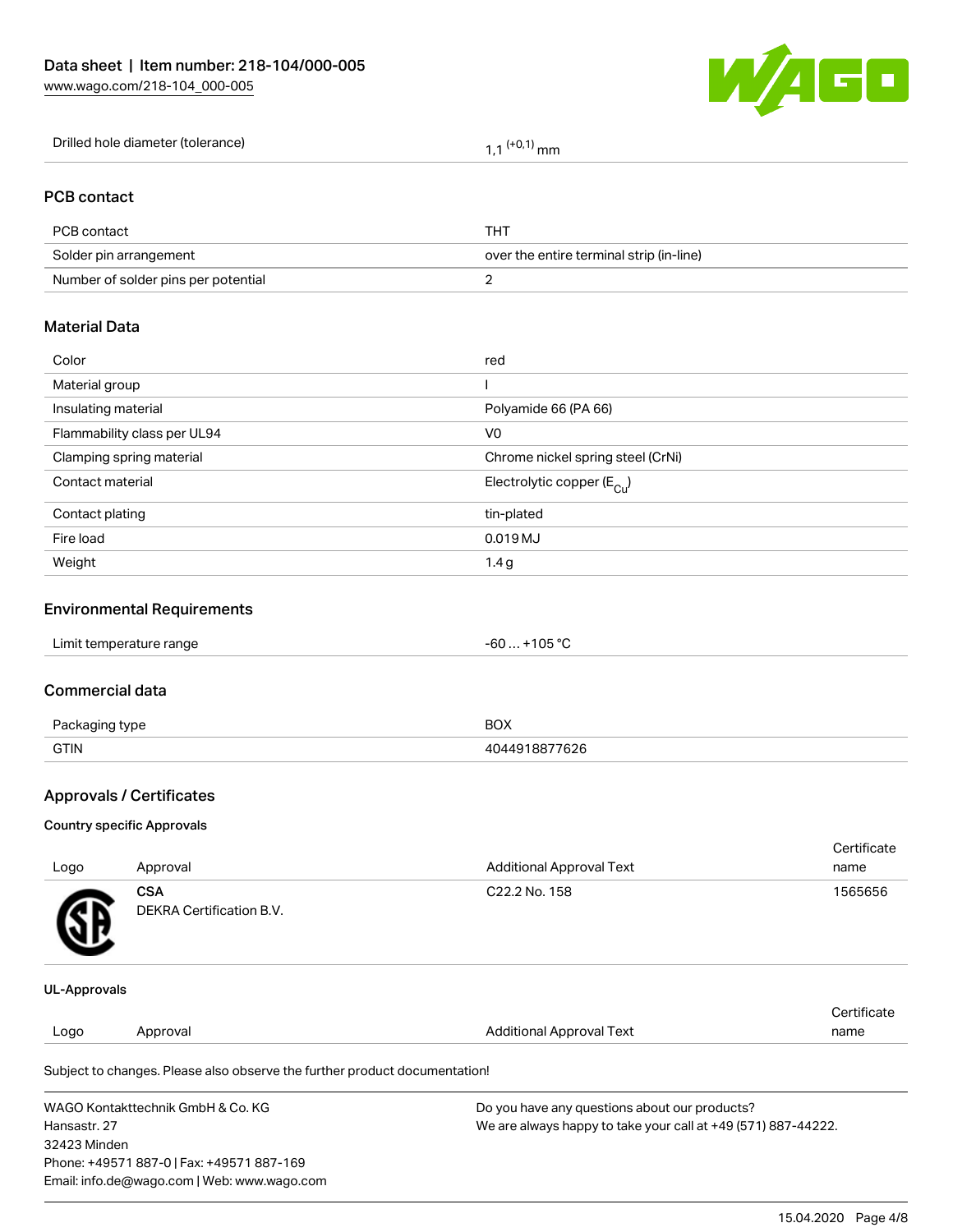



UL 1059 20190630-E45172

Counterpart

# Compatible products

Phone: +49571 887-0 | Fax: +49571 887-169 Email: info.de@wago.com | Web: www.wago.com

| tools                        |                                                                                                                                                                                                 |                                                                                                                |                                  |
|------------------------------|-------------------------------------------------------------------------------------------------------------------------------------------------------------------------------------------------|----------------------------------------------------------------------------------------------------------------|----------------------------------|
|                              | Item no.: 210-647<br>Operating tool; Blade: 2.5 x 0.4 mm; with a partially insulated shaft                                                                                                      |                                                                                                                | www.wago.com/210-647             |
|                              | Item no.: 210-719<br>Operating tool; Blade: 2.5 x 0.4 mm; with a partially insulated shaft                                                                                                      |                                                                                                                | www.wago.com/210-719             |
| ferrule                      |                                                                                                                                                                                                 |                                                                                                                |                                  |
|                              | Item no.: 216-131<br>Ferrule; Sleeve for 0.25 mm <sup>2</sup> / AWG 24; uninsulated; electro-tin plated                                                                                         |                                                                                                                | www.wago.com/216-131             |
|                              | Item no.: 216-151<br>Ferrule; Sleeve for 0.25 mm <sup>2</sup> / AWG 24; uninsulated; electro-tin plated                                                                                         |                                                                                                                | www.wago.com/216-151             |
|                              | Item no.: 216-301<br>Ferrule; Sleeve for 0.25 mm <sup>2</sup> / AWG 24; insulated; electro-tin plated; yellow                                                                                   |                                                                                                                | www.wago.com/216-301             |
|                              | Item no.: 216-321<br>Ferrule; Sleeve for 0.25 mm <sup>2</sup> / AWG 24; insulated; electro-tin plated; yellow                                                                                   |                                                                                                                | www.wago.com/216-321             |
| check                        |                                                                                                                                                                                                 |                                                                                                                |                                  |
|                              | Item no.: 735-500<br>Test pin; 1 mm Ø; with solder connection for test wire                                                                                                                     |                                                                                                                | www.wago.com/735-500             |
| Marking accessories          |                                                                                                                                                                                                 |                                                                                                                |                                  |
|                              | Item no.: 210-331/250-202<br>Marking strips; as a DIN A4 sheet; MARKED; 1-16 (400x); Height of marker strip: 2.3 mm/0.091 in; Strip<br>length 182 mm; Horizontal marking; Self-adhesive; white  |                                                                                                                | www.wago.com/210-331<br>/250-202 |
|                              | Item no.: 210-331/250-204<br>Marking strips; as a DIN A4 sheet; MARKED; 17-32 (400x); Height of marker strip: 2.3 mm/0.091 in; Strip<br>length 182 mm; Horizontal marking; Self-adhesive; white |                                                                                                                | www.wago.com/210-331<br>/250-204 |
|                              | Item no.: 210-331/250-206<br>Marking strips; as a DIN A4 sheet; MARKED; 33-48 (400x); Height of marker strip: 2.3 mm/0.091 in; Strip<br>length 182 mm; Horizontal marking; Self-adhesive; white |                                                                                                                | www.wago.com/210-331<br>/250-206 |
|                              | Subject to changes. Please also observe the further product documentation!                                                                                                                      |                                                                                                                |                                  |
| Hansastr, 27<br>32423 Minden | WAGO Kontakttechnik GmbH & Co. KG                                                                                                                                                               | Do you have any questions about our products?<br>We are always happy to take your call at +49 (571) 887-44222. |                                  |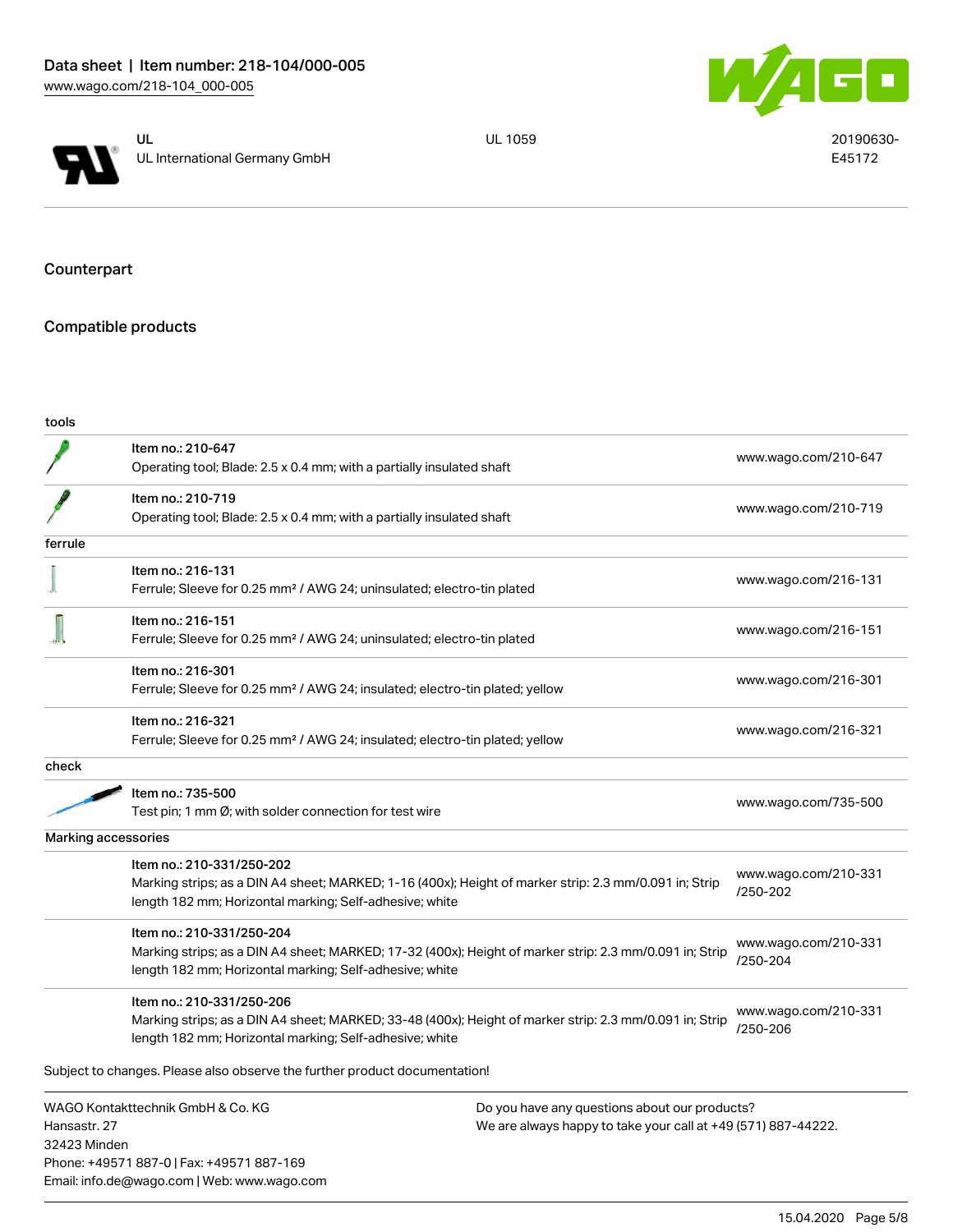

| Item no.: 210-331/250-207<br>Marking strips; as a DIN A4 sheet; MARKED; 1-48 (100x); Height of marker strip: 2.3 mm/0.091 in; Strip<br>length 182 mm; Horizontal marking; Self-adhesive; white |             | www.wago.com/210-331<br>/250-207 |          |
|------------------------------------------------------------------------------------------------------------------------------------------------------------------------------------------------|-------------|----------------------------------|----------|
| <b>Downloads</b>                                                                                                                                                                               |             |                                  |          |
| Documentation                                                                                                                                                                                  |             |                                  |          |
| <b>Additional Information</b>                                                                                                                                                                  |             |                                  |          |
| Technical explanations                                                                                                                                                                         | Apr 3, 2019 | pdf<br>3.6 MB                    | Download |
| CAD/CAE-Data                                                                                                                                                                                   |             |                                  |          |
| CAD data                                                                                                                                                                                       |             |                                  |          |
| 2D/3D Models 218-104/000-005                                                                                                                                                                   |             | <b>URL</b>                       | Download |
| <b>PCB Design</b>                                                                                                                                                                              |             |                                  |          |
| Symbol and Footprint 218-104/000-005                                                                                                                                                           |             | URL                              | Download |
| CAx data for your PCB design, consisting of "schematic symbols and PCB footprints",<br>allow easy integration of the WAGO component into your development environment.                         |             |                                  |          |
| Supported formats:                                                                                                                                                                             |             |                                  |          |
| Accel EDA 14 & 15<br>ш                                                                                                                                                                         |             |                                  |          |
| ш<br>Altium 6 to current version                                                                                                                                                               |             |                                  |          |
| Cadence Allegro                                                                                                                                                                                |             |                                  |          |
| $\blacksquare$<br>DesignSpark                                                                                                                                                                  |             |                                  |          |
| L<br>Eagle Libraries                                                                                                                                                                           |             |                                  |          |
| KiCad                                                                                                                                                                                          |             |                                  |          |
| Mentor Graphics BoardStation                                                                                                                                                                   |             |                                  |          |
| Mentor Graphics Design Architect                                                                                                                                                               |             |                                  |          |
| П<br>Mentor Graphics Design Expedition 99 and 2000                                                                                                                                             |             |                                  |          |
| OrCAD 9.X PCB and Capture                                                                                                                                                                      |             |                                  |          |
| PADS PowerPCB 3, 3.5, 4.X, and 5.X                                                                                                                                                             |             |                                  |          |
| ш<br>PADS PowerPCB and PowerLogic 3.0                                                                                                                                                          |             |                                  |          |
| п<br>PCAD 2000, 2001, 2002, 2004, and 2006                                                                                                                                                     |             |                                  |          |
| Pulsonix 8.5 or newer                                                                                                                                                                          |             |                                  |          |
| <b>STL</b>                                                                                                                                                                                     |             |                                  |          |
| 3D STEP                                                                                                                                                                                        |             |                                  |          |
|                                                                                                                                                                                                |             |                                  |          |

Subject to changes. Please also observe the further product documentation!

WAGO Kontakttechnik GmbH & Co. KG Hansastr. 27 32423 Minden Phone: +49571 887-0 | Fax: +49571 887-169 Email: info.de@wago.com | Web: www.wago.com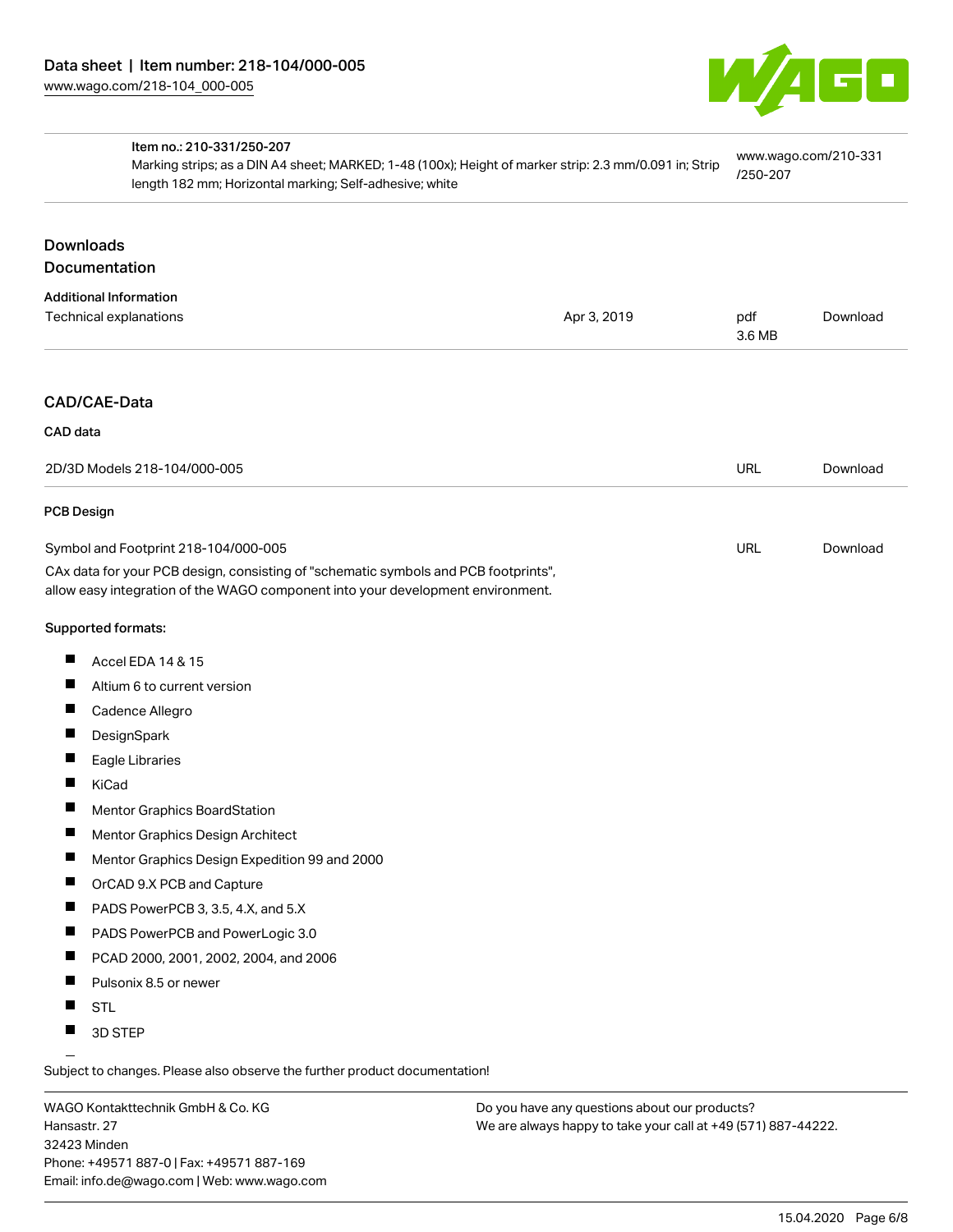460

- $\blacksquare$ TARGET 3001!
- $\blacksquare$ View Logic ViewDraw
- $\blacksquare$ Quadcept
- $\blacksquare$ Zuken CadStar 3 and 4
- П Zuken CR-5000 and CR-8000

PCB Component Libraries (EDA), PCB CAD Library Ultra Librarian

# Installation Notes

### Conductor termination



Terminating stranded conductors in confined spaces requires a great deal of patience, unless you use the new 218 Series PCB Terminal Strips. The clamping units of these strips can be held open during termination process via integrated locking slide.



Terminating 0.75 mm² (18 AWG) conductors is possible; however, insulation diameter allows only every other clamping unit to be terminated with this conductor size.



Conductor termination: To momentarily open the clamping unit, use screwdriver and then insert a stripped conductor. To open clamping unit for an extended period, move locking slide toward conductor entry hole. Then fully insert stripped conductor and move locking slide back to original position (also possible to perform with fingernail).



Incorrect – do not operate the locking slides from the back.

Subject to changes. Please also observe the further product documentation!

WAGO Kontakttechnik GmbH & Co. KG Hansastr. 27 32423 Minden Phone: +49571 887-0 | Fax: +49571 887-169 Email: info.de@wago.com | Web: www.wago.com